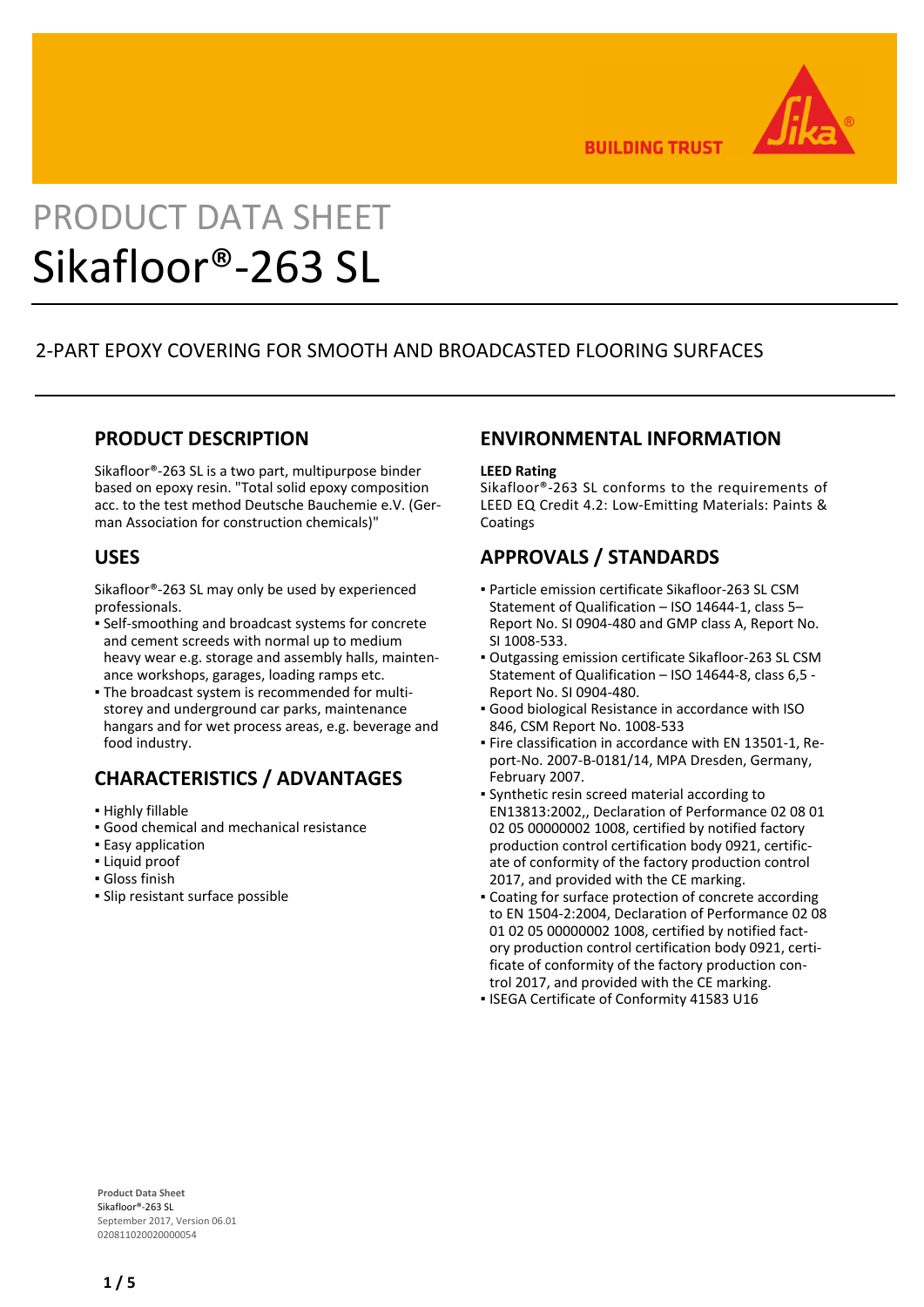## **PRODUCT INFORMATION**

| Epoxy                                                                                                                                                         |                          |                                                                                                                                                                     |  |
|---------------------------------------------------------------------------------------------------------------------------------------------------------------|--------------------------|---------------------------------------------------------------------------------------------------------------------------------------------------------------------|--|
| Part A                                                                                                                                                        | 15.8 kg containers       |                                                                                                                                                                     |  |
| Part B                                                                                                                                                        | 4.2 kg containers        |                                                                                                                                                                     |  |
| 20 kg ready to mix units<br>Part A+B                                                                                                                          |                          |                                                                                                                                                                     |  |
| Part A                                                                                                                                                        |                          |                                                                                                                                                                     |  |
| Part B                                                                                                                                                        | 177 kg drums             |                                                                                                                                                                     |  |
| Part A+B                                                                                                                                                      | Part B (177 kg) = 837 kg | 3 Drums Part A (220 kg) + 1 Drum                                                                                                                                    |  |
| Resin - Part A                                                                                                                                                |                          | coloured, liquid                                                                                                                                                    |  |
| Hardener - Part B                                                                                                                                             |                          | transparent, liquid                                                                                                                                                 |  |
| Under direct sun light there may be some discolouration and colour vari-<br>ation; this has no influence on the function and performance of the coat-<br>ing. |                          |                                                                                                                                                                     |  |
| Store properly in original, unopened and undamaged sealed packaging in<br>dry conditions at temperatures between +5°C and +30°C.                              |                          |                                                                                                                                                                     |  |
| Part A                                                                                                                                                        | $~^{\sim}$ 1.50 kg/      | (DIN EN ISO 2811-1)                                                                                                                                                 |  |
| Part B                                                                                                                                                        | $~^{\sim}$ 1.00 kg/l     |                                                                                                                                                                     |  |
| <b>Mixed Resin</b>                                                                                                                                            |                          |                                                                                                                                                                     |  |
| Filled Resin 1:1                                                                                                                                              | $~^{\sim}$ 1.84 kg/l     |                                                                                                                                                                     |  |
|                                                                                                                                                               |                          |                                                                                                                                                                     |  |
| 100%                                                                                                                                                          |                          |                                                                                                                                                                     |  |
| 100%                                                                                                                                                          |                          |                                                                                                                                                                     |  |
|                                                                                                                                                               | 24 Months                | 220 kg drums<br>RAL 1001, 6021, 7030, 7032, 7035, 7037, 7038, 7040, 7042, 9002<br>Other colours on request.<br>$~^{\sim}$ 1.44 kg/l<br>All Density values at +23°C. |  |

#### **TECHNICAL INFORMATION**

| <b>Shore D Hardness</b>     | $\sim$ 76 (7 days / +23°C)                                                                                    |                                                                                                                                                           | (DIN 53 505) |  |
|-----------------------------|---------------------------------------------------------------------------------------------------------------|-----------------------------------------------------------------------------------------------------------------------------------------------------------|--------------|--|
| <b>Abrasion Resistance</b>  | 41 mg (CS 10/1000/1000) (8 days / +23°C)                                                                      |                                                                                                                                                           | DIN 53 505   |  |
| <b>Compressive Strength</b> | $\approx$ 50 N/mm <sup>2</sup> (Resin filled 1:0.9 with F34 / 28 days / +23 °C)                               |                                                                                                                                                           | (EN 196-1)   |  |
| <b>Flexural Strength</b>    | $\sim$ 20 N/mm <sup>2</sup> (Resin filled 1:0.9 with F34 / 28 days / +23°C)                                   |                                                                                                                                                           | (EN 196-1))  |  |
| <b>Tensile Strength</b>     | > 1.5 N/mm <sup>2</sup> (failure in concrete)                                                                 |                                                                                                                                                           | (ISO 4624)   |  |
| <b>Chemical Resistance</b>  | Resistant to many chemicals. Please ask for a detailed chemical resistance<br>table.                          |                                                                                                                                                           |              |  |
| <b>Thermal Resistance</b>   | Exposure*                                                                                                     | Dry heat                                                                                                                                                  |              |  |
|                             | Permanent                                                                                                     | $+50^{\circ}$ C                                                                                                                                           |              |  |
|                             | Short-term max. 7 d                                                                                           | $+80^{\circ}$ C                                                                                                                                           |              |  |
|                             | Short-term max. 12 h                                                                                          | $+100^{\circ}$ C                                                                                                                                          |              |  |
|                             | Short-term moist/wet heat* up to $+80^{\circ}$ C where exposure is only occasion-<br>al (steam cleaning etc.) |                                                                                                                                                           |              |  |
|                             |                                                                                                               | *No simultaneous chemical and mechanical exposure and only in combina-<br>tion with Cilcofloon® outpasses on a broadcoat quoters with opperatus Old Marso |              |  |

tion with Sikafloor® systems as a broadcast system with approx. 3 - 4 mm thickness.



**BUILDING TRUST** 

**Product Data Sheet** Sikafloor®-263 SL September 2017, Version 06.01 020811020020000054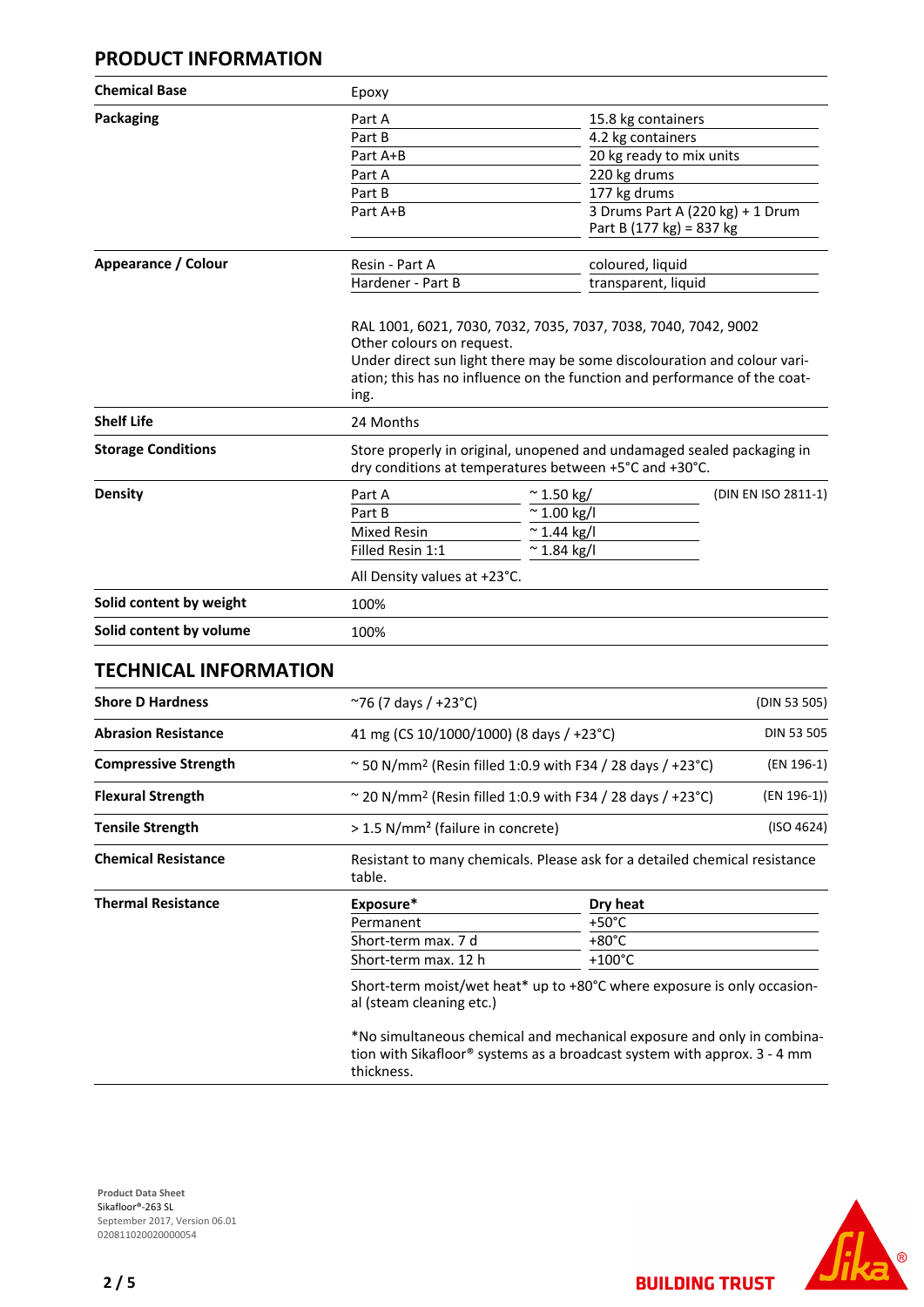## **SYSTEM INFORMATION**

**Systems** Please refer to the system data sheet of :

Sikafloor® MultiDur ES-24 Smooth unicolour epoxy floor covering Sikafloor® MultiDur EB-24 Broadcast unicolour epoxy floor covering

|  | <b>APPLICATION INFORMATION</b> |
|--|--------------------------------|
|--|--------------------------------|

| <b>Mixing Ratio</b>               |                                                                                                                                                                                                                                                                                                                                                                                                                                       | Part A : Part B = $79:21$ (by weight) |                      |  |  |
|-----------------------------------|---------------------------------------------------------------------------------------------------------------------------------------------------------------------------------------------------------------------------------------------------------------------------------------------------------------------------------------------------------------------------------------------------------------------------------------|---------------------------------------|----------------------|--|--|
| Consumption                       | $\sim$ 0.3-0.5 kg/m <sup>2</sup> applied as a roller coating<br>$\sim$ 0.9-1.2 kg/m <sup>2</sup> /mm applied as a self-smoothing wearing course<br>These figures are theoretical and do not allow for any additional material<br>due to surface porosity, surface profile, variations in level or wastage etc.<br>For detailed info, please refer to the System data sheet Sikafloor® Multidur<br>ES-24 and Sikafloor® Multidur EB-24 |                                       |                      |  |  |
| <b>Ambient Air Temperature</b>    | +10 °C min. / +30 °C max.                                                                                                                                                                                                                                                                                                                                                                                                             |                                       |                      |  |  |
| <b>Relative Air Humidity</b>      | 80 % r.h. max.                                                                                                                                                                                                                                                                                                                                                                                                                        |                                       |                      |  |  |
| <b>Dew Point</b>                  | Beware of condensation!<br>The substrate and uncured floor must be at least 3°C above dew point to<br>reduce the risk of condensation or blooming on the floor finish.<br>Note: Low temperatures and high humidity conditions increase the probab-<br>ility of blooming.                                                                                                                                                              |                                       |                      |  |  |
| <b>Substrate Temperature</b>      | +10 °C min. $/$ +30 °C max.                                                                                                                                                                                                                                                                                                                                                                                                           |                                       |                      |  |  |
| <b>Substrate Moisture Content</b> | < 4% pbw moisture content.<br>Test method: Sika®-Tramex meter, CM - measurement or Oven-dry-meth-<br>od.<br>No rising moisture according to ASTM (Polyethylene-sheet).                                                                                                                                                                                                                                                                |                                       |                      |  |  |
| <b>Pot Life</b>                   | Temperature                                                                                                                                                                                                                                                                                                                                                                                                                           |                                       | <b>Time</b>          |  |  |
|                                   | $+10$ °C                                                                                                                                                                                                                                                                                                                                                                                                                              |                                       | $~\sim$ 50 minutes   |  |  |
|                                   | $+20 °C$                                                                                                                                                                                                                                                                                                                                                                                                                              |                                       | $\approx$ 25 minutes |  |  |
|                                   | $+30 °C$                                                                                                                                                                                                                                                                                                                                                                                                                              |                                       | $\approx$ 15 minutes |  |  |
| <b>Curing Time</b>                | Before overcoating Sikafloor®-263 SL allow:                                                                                                                                                                                                                                                                                                                                                                                           |                                       |                      |  |  |
|                                   | Substrate temperature Minimum                                                                                                                                                                                                                                                                                                                                                                                                         |                                       | <b>Maximum</b>       |  |  |
|                                   | $+10$ °C                                                                                                                                                                                                                                                                                                                                                                                                                              | 30 hours                              | 3 days               |  |  |
|                                   | $+20 °C$                                                                                                                                                                                                                                                                                                                                                                                                                              | 24 hours                              | 2 days               |  |  |
|                                   | +30 °C                                                                                                                                                                                                                                                                                                                                                                                                                                | 16 hours                              | 1 day                |  |  |

tions particularly temperature and relative humidity.

# **APPLICATION INSTRUCTIONS**

#### **SUBSTRATE QUALITY / PRE-TREATMENT**

- The concrete substrate must be sound and of suffi-▪ cient compressive strength (minimum 25 N/mm2) with a minimum pull off strength of 1.5 N/mm2
- The substrate must be clean, dry and free of all con-▪ taminants such as dirt, oil, grease, coatings and surface treatments, etc.
- Concrete substrates must be prepared mechanically using abrasive blast cleaning or scarifying equipment to remove cement laitance and achieve an open textured surface.
- Weak concrete must be removed and surface de-

**Product Data Sheet** Sikafloor®-263 SL September 2017, Version 06.01 020811020020000054

fects such as blowholes and voids must be fully exposed.

- Repairs to the substrate, filling of blowholes/voids and surface levelling can be carried out using appropriate products from the Sikafloor®, Sikadur® and Sikagard® range of materials.
- All dust, loose and friable material must be com-▪ pletely removed from all surfaces before application of the product, preferably by brush and/or vacuum.

#### **MIXING**

Prior to mixing, stir part A mechanically. When all of part B has been added to part A, mix continuously for 3 minutes until a uniform mix has been achieved. When parts A and B have been mixed, add the quartz

**BUILDING TRUST** 

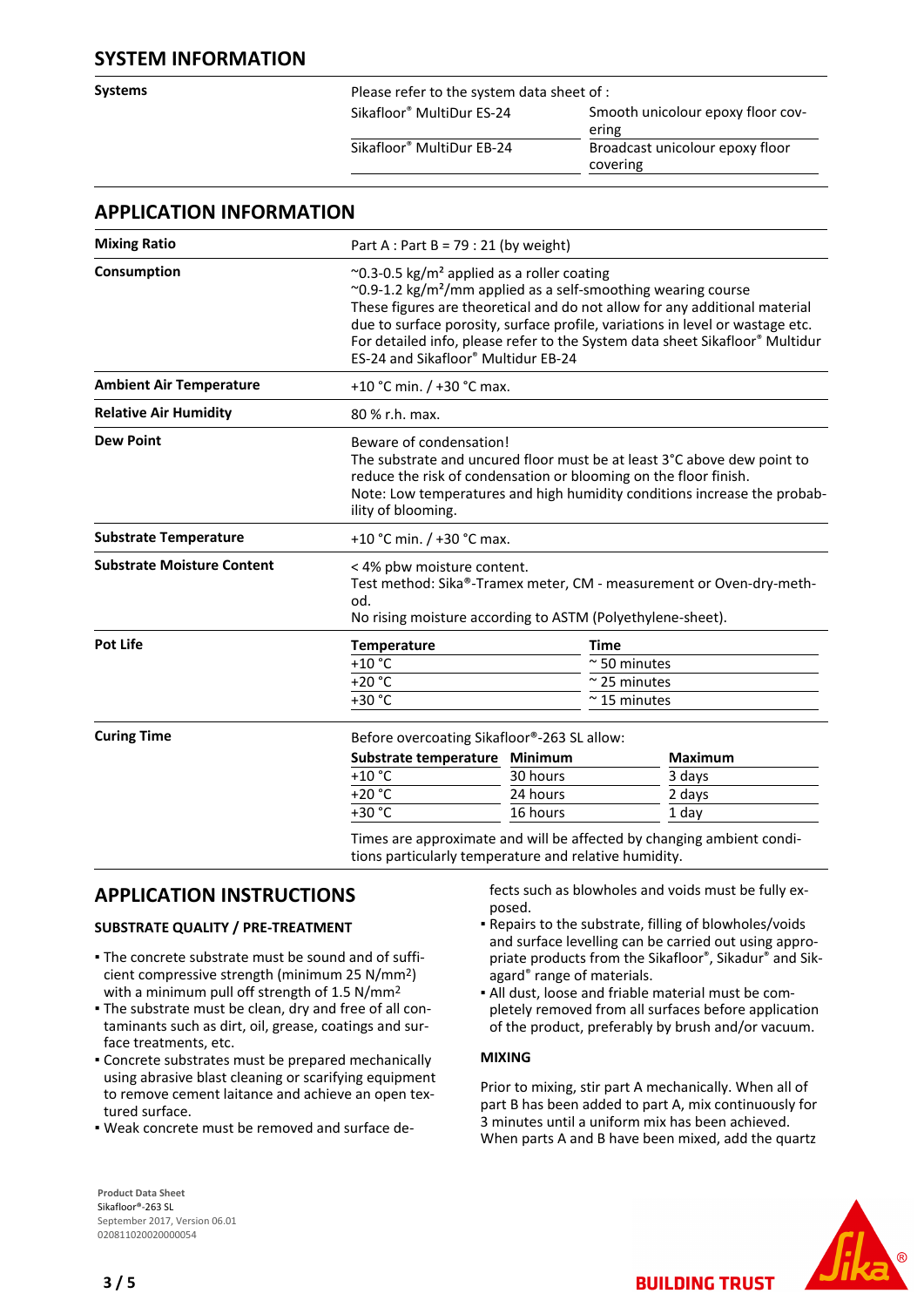sand and if required the Extender T and mix for a further 2 minutes until a uniform mix has been achieved. To ensure thorough mixing pour materials into another container and mix again to achieve a consistent mix. Over mixing must be avoided to minimise air entrainment.

#### **Mixing Tools**

Sikafloor®-263 SL must be thoroughly mixed using a low speed electric stirrer (300 - 400 rpm) or other suitable equipment. For the preparation of mortars use a forced action mixer of rotating pan, paddle or trough type. Free fall mixers should not be used.

#### **APPLICATION**

Prior to application, confirm substrate moisture content, relative air humidity and dew point. If > 4% pbw moisture content, Sikafloor® EpoCem® may be applied

as a T.M.B. (temporary moisture barrier) system. **Primer:**

Make sure that a continuous, pore free coat covers the substrate. If necessary, apply two priming coats. Apply Sikafloor®-156 / 161 by brush, roller or squeegee.

Preferred application is by using a squeegee and then backrolling crosswise.

#### **Levelling:**

Rough surfaces need to be levelled first. Therefore use e.g. Sikafloor®-156/-161 levelling mortar (see PDS).

#### **Wearing course smooth:**

Sikafloor®-263 SL is poured, spread evenly by means of a serrated trowel.

After spreading the material evenly, turn the serrated trowel and smooth the surface in order to achieve an aesthetically higher grade of finish.

Roll immediately in two directions with a spiked roller to ensure even thickness.

#### **Broadcast system:**

Sikafloor®-263 SL is poured, spread evenly by means of a serrated trowel.

Then, level and remove any entrapped air with a spiked roller and after about 15 minutes (at +20°C) but before 30 minutes (at +20°C), broadcast with quartz sand, at first lightly and then to excess.

#### **CLEANING OF TOOLS**

Clean all tools and application equipment with Thinner C immediately after use. Hardened and/or cured material can only be removed mechanically.

## **MAINTENANCE**

To maintain the appearance of the floor after application, Sikafloor®-263 SL must have all spillages removed immediately and must be regularly cleaned using rotary brush, mechanical scrubbers, scrubber dryer, high pressure washer, wash and vacuum techniques etc using suitable detergents and waxes.

# **FURTHER DOCUMENTS**

#### **Substrate quality & Preparation**

Please refer to Sika Information Manual: "EVALU-ATION AND PREPARATION OF SURFACES FOR FLOOR-

**Product Data Sheet** Sikafloor®-263 SL September 2017, Version 06.01 020811020020000054

ING SYSTEMS". **Application instructions** Please refer to Sika Infomation Manual: "MIXING &

APPLICATION OF FLOORING SYSTEMS".

#### **Maintenance**

Please refer to "Sikafloor®- CLEANING REGIME".

## **LIMITATIONS**

- Do not apply Sikafloor®-263 SL on substrates with rising moisture.
- Do not blind the primer.
- Freshly applied Sikafloor®-263 SL should be protec-▪ ted from damp, condensation and water for at least 24 hours.
- For areas with limited exposure and normally absorb-▪ ent concrete substrates priming with Sikafloor®-156/- 161 is not necessary for roller or textured coating systems.
- For roller / textured coatings: Uneven substrates as well as inclusions of dirt cannot and should not be covered by thin sealer coats. Therefore both substrate and adjacent areas must always be prepared and cleaned thoroughly prior to application.
- The incorrect assessment and treatment of cracks may lead to a reduced service life and reflective cracking.
- For exact colour matching, ensure the Sikafloor®-263 SL in each area is applied from the same control batch numbers.
- **.** Under certain conditions, underfloor heating or high ambient temperatures combined with high point loading, may lead to imprints in the resin.
- **.** If heating is required do not use gas, oil, paraffin or other fossil fuel heaters, these produce large quantities of both CO2 and H2O water vapour, which may adversely affect the finish. For heating use only electric powered warm air blower systems.

# **VALUE BASE**

All technical data stated in this Product Data Sheet are based on laboratory tests. Actual measured data may vary due to circumstances beyond our control.

## **LOCAL RESTRICTIONS**

Please note that as a result of specific local regulations the performance of this product may vary from country to country. Please consult the local Product Data Sheet for the exact description of the application fields.

**BUILDING TRUST**